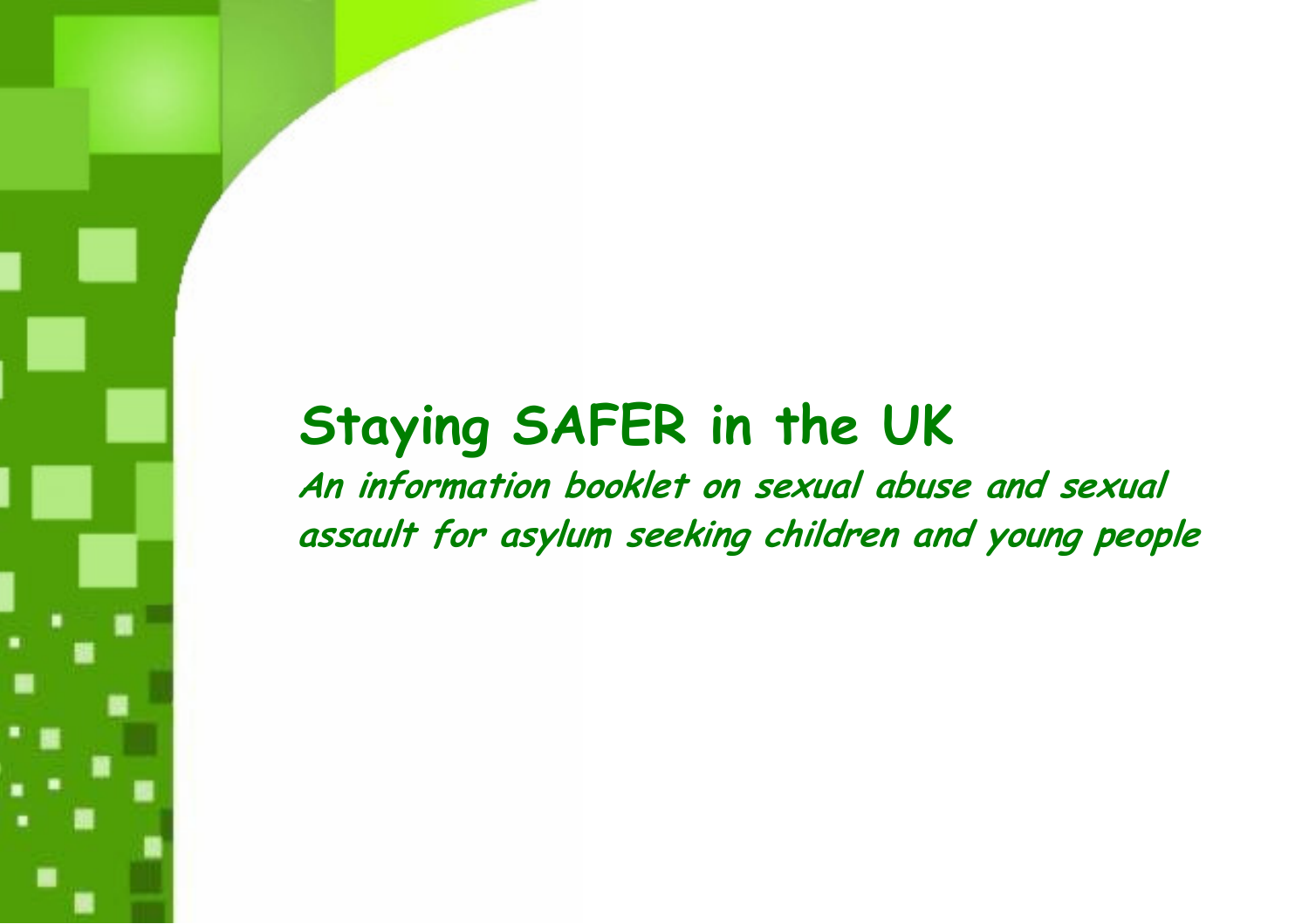# Contents

٠

| People who can help you if you are concerned about sexual abuse or assault: |  |
|-----------------------------------------------------------------------------|--|
|                                                                             |  |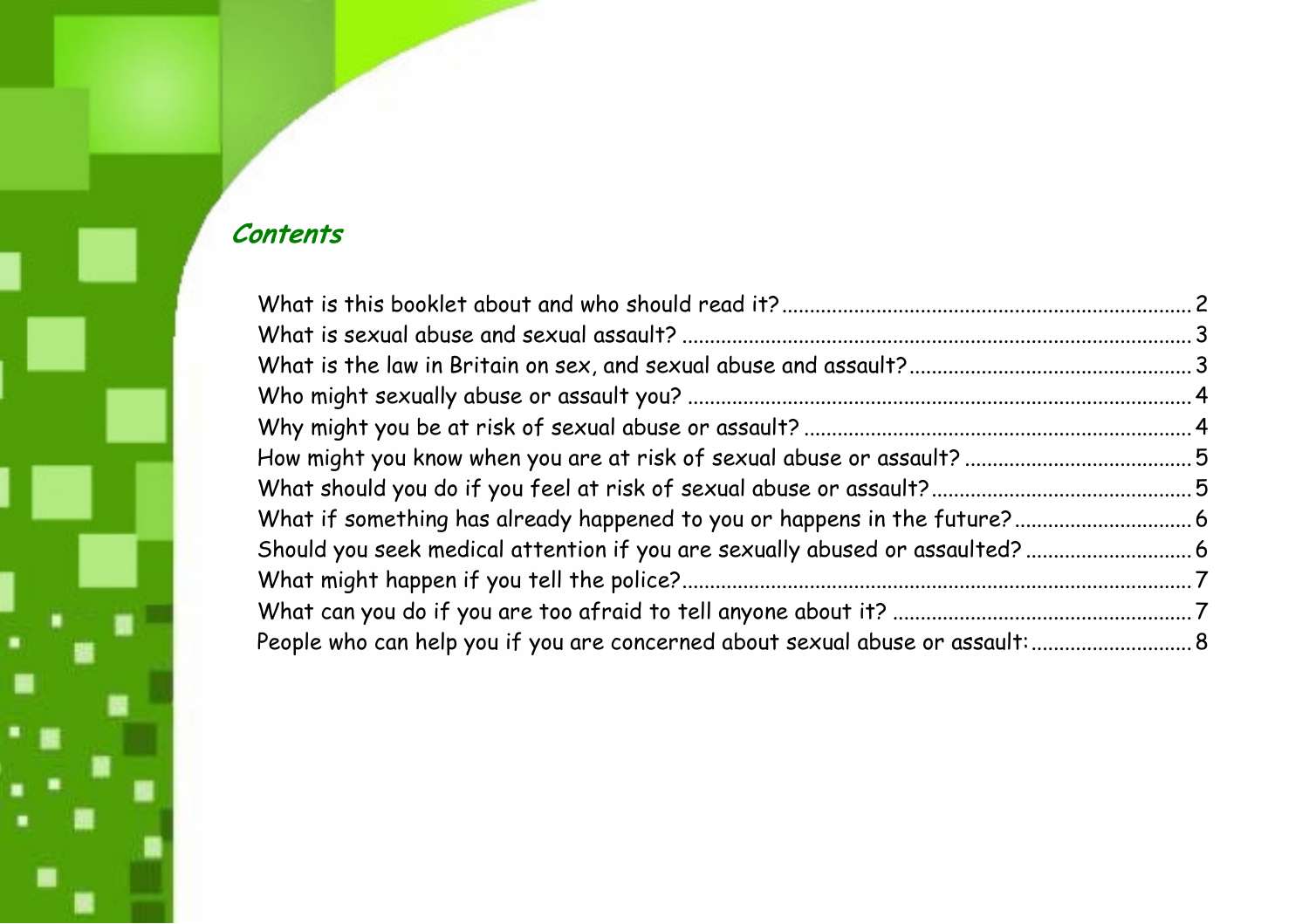#### What is this booklet about and who should read it?

This booklet is for children and young people who have come to Britain seeking asylum, especially for those who arrive without a parent or other adult carer. It is for children and young people aged 11 years and older.

Firstly, welcome to Britain. It is sad that you could not stay safely in your home country. Although life there may have been difficult, you may find it hard to adapt to living here at first. You will have to learn the English language and about the British way of life too. Also being new here, you may not know about the problems you could face or the help you could get.

Most of the people you meet here in Britain will be good and kind and you will be able to trust them. However, like anywhere in the world there are people who do bad things. In particular, there may be people who want to sexually abuse or sexually assault you. This booklet tells you what this means. It also tells you about things that can increase the risk of sexual abuse and assault and how to get help to stop it happening. It tells you what you can do if it happens to you. Although we do not want to worry you, it can help to know about the risks you may face and about the people who can help you.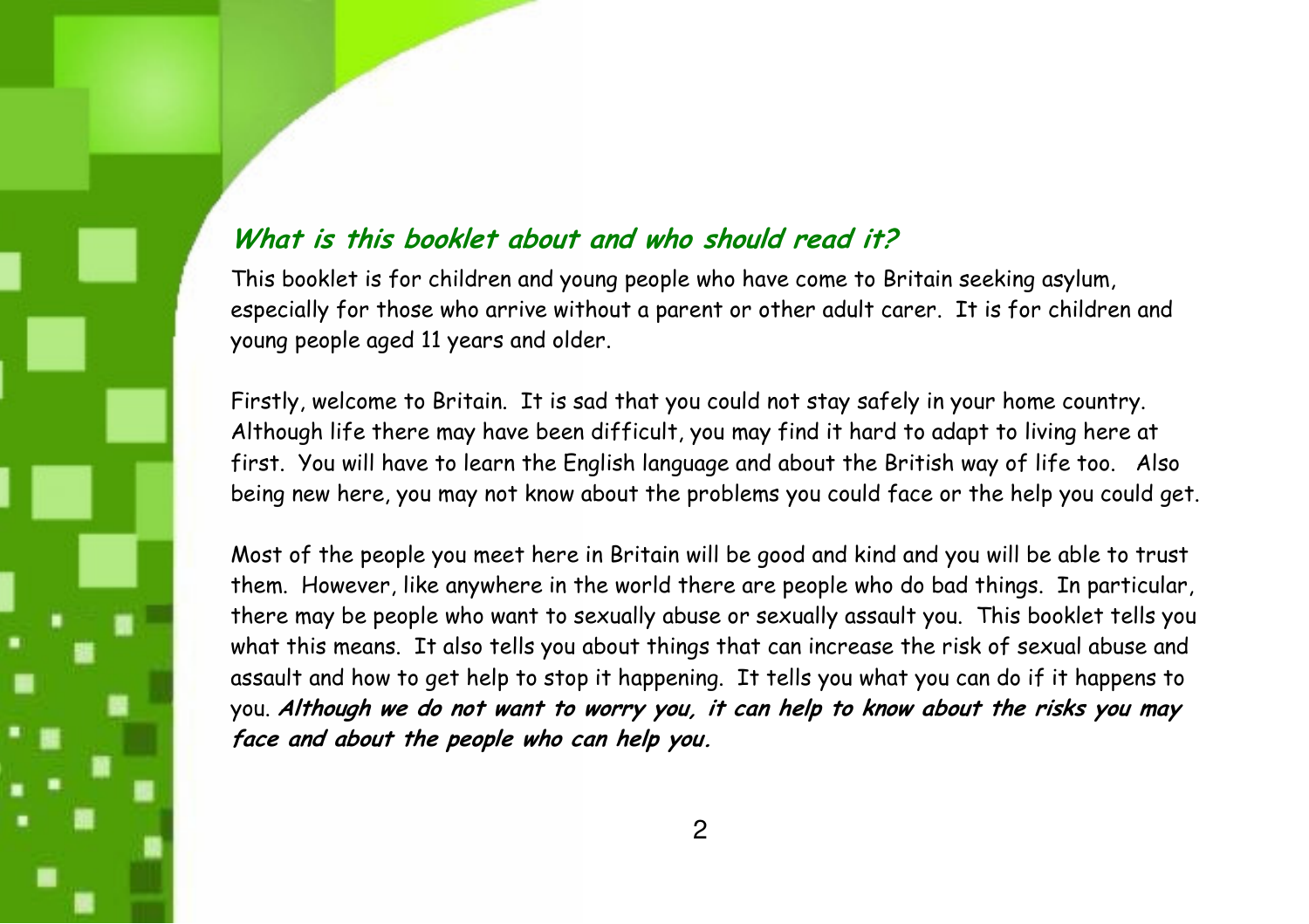#### What is sexual abuse and sexual assault?

Sexual abuse is when someone does something sexual to another person without the other person wanting it, or really knowing what is happening. It can be things like a person's body or private parts being touched in a sexual way, or someone being made to watch sexual films. Some abusers give children and young people gifts or favours to get them to do sexual things. Sexual assault includes rape and other sexual acts often done in a violent way. These kinds of things may have happened to you, or people you knew in your home country. Sadly, it happens here too, to boys as well as girls. Sexual abuse and sexual assault can cause harm to children and young people. You have a right to be protected from it.

#### What is the law in Britain on sex, and sexual abuse and assault?

Here in Britain it is within the law to have sex with others of the same or opposite sex if both are aged 16 or over, and if both agree to it. It is against the law for adults to do anything sexual to children aged under 16 years (17 in Northern Ireland). This includes things that do not involve touch. It is also against the law for adults who work with children, such as teachers to do sexual things with those they care for aged under 18 years. Whatever your age, you have the right to say 'no' to doing sexual things with others, whoever they are.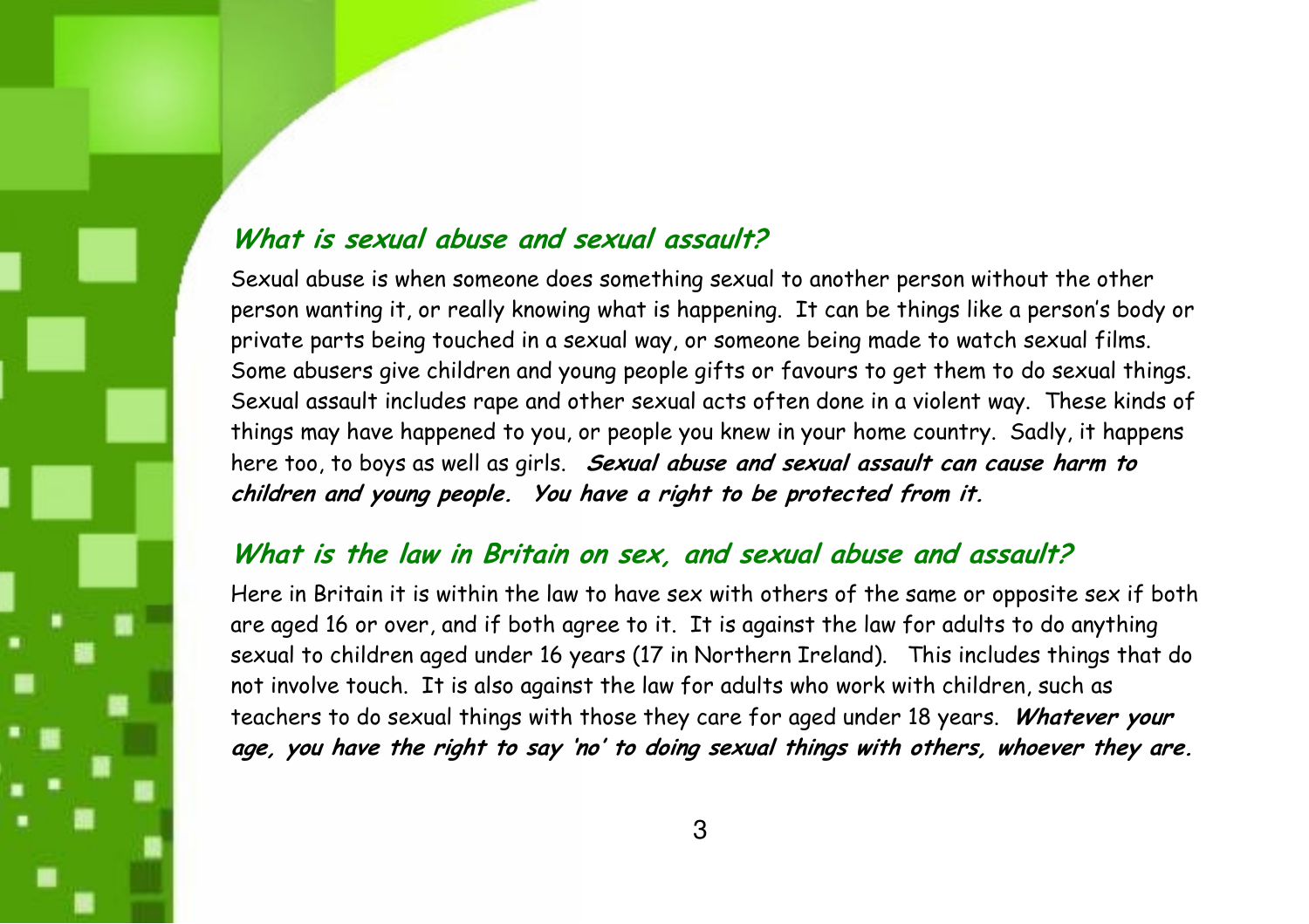#### Who might sexually abuse or assault you?

Although it is mostly males who sexually abuse children, some females do it too. Most sexual abusers choose boys or girls who are younger than they are, or who are weaker in some way. Some abuse others who are the same age or older. Sometimes people who look after children, or who work with them, sexually abuse them. Although all kinds of people sexually abuse or assault children, most do not. Most adults would want to protect you from it if they knew you were at risk.

# Why might you be at risk of sexual abuse or assault?

You are likely to feel lonely here without your family, especially in the first few months. Because of this, you may need a lot of care, attention, and practical help. You may especially want it from older people from your home country who know your way of life and language. This can put you at risk of sexual abuse. Other things that can increase the risk are being young, female and new to Britain. Not knowing the dangers of sexual abuse and assault or of your right to protection can also increase the risk. It is best to meet new friends in public places where you are safe until you are sure you can trust them.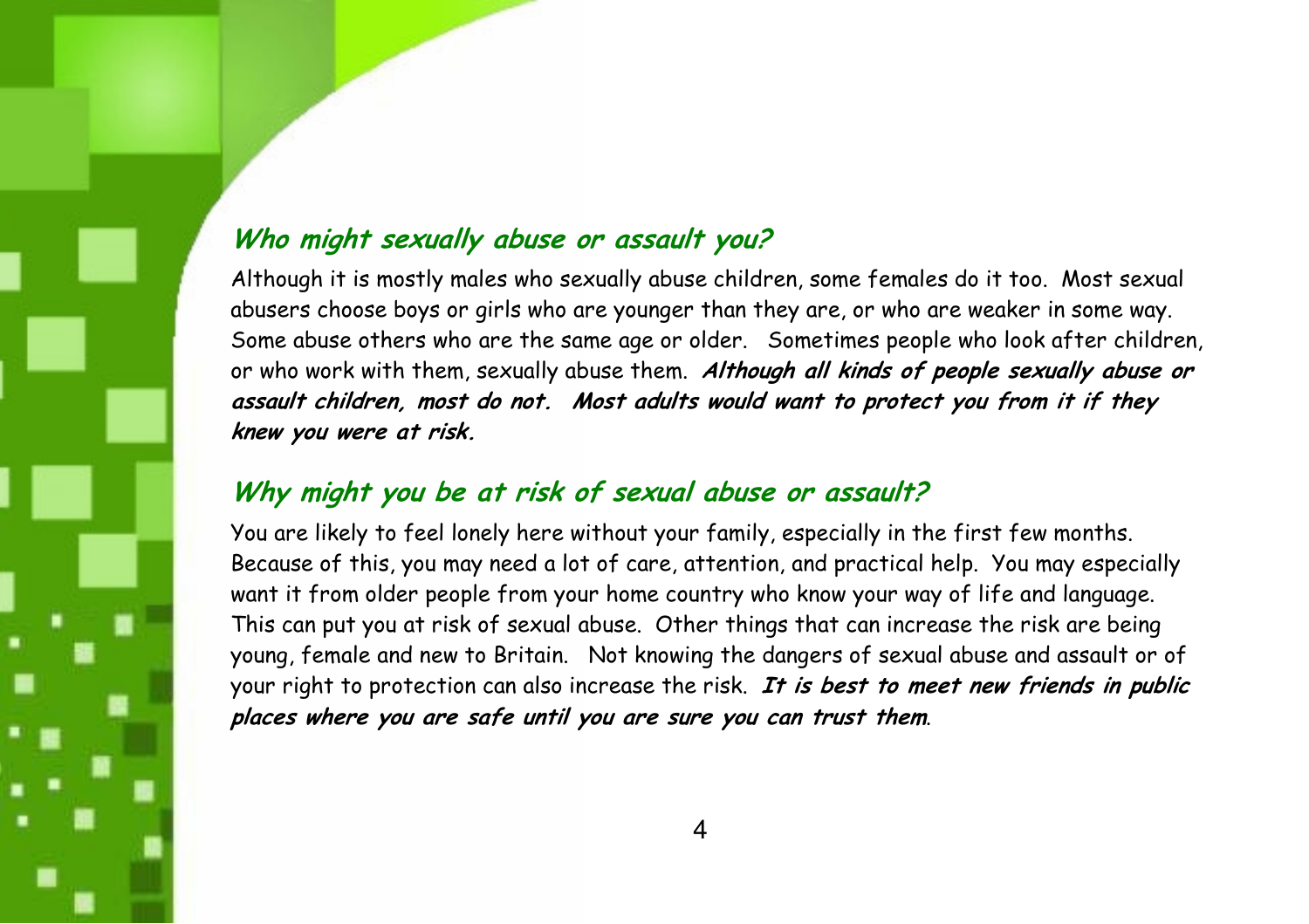#### How might you know when you are at risk of sexual abuse or assault?

You may meet someone for example, who makes you feel uneasy by how they look at you, or how they treat you. An older person may seem too friendly and give you many gifts, or do lots of nice things for you. Groups of boys or young men may gather near where you live and say sexual things to you, or try to touch you. Trust your feelings if you feel someone intends to sexually abuse or assault you. It is better to be safe than sorry.

# What should you do if you feel at risk of sexual abuse or assault?

People who want to sexually abuse or assault children are less likely to do it if they know it will not be kept a secret. This is why if you feel at risk of sexual abuse or assault, it is important to tell a trusted adult. For example, you could tell your social worker, key worker, foster parent or teacher. These people should look after your health and safety. If you feel you cannot tell them, or if you have a problem with them, you should try to get help from someone else. Adults should do something to make you safer. We have listed some places where you can get help and support at the end of this booklet, but there are others. Keep telling trusted adults about your fears about sexual abuse or assault until they do something to make you safer.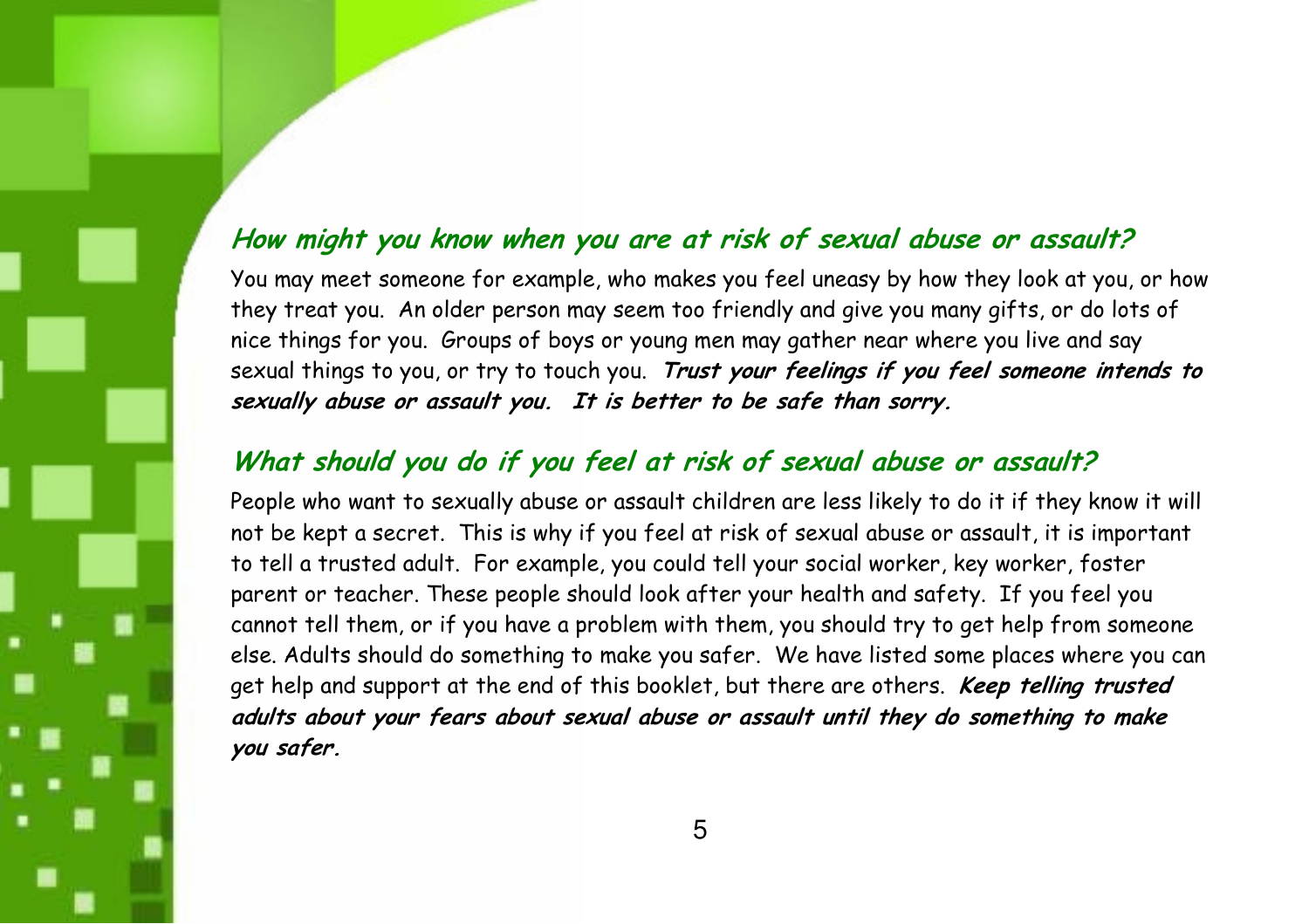#### What if something has already happened to you or happens in the future?

If it does happen to you, you may feel better if you tell a friend about what happened, but they may not be able to help. This is why it is important to tell a trusted adult, such as a teacher or social worker about it as soon as you can. They can do something to stop it happening again and to make sure you get any help you may need. Telling a trusted adult can also stop it happening to other children and young people. Remember, if someone sexually abuses or assaults you, it is not your fault. You are a child and you have a right to be protected.

# Should you seek medical attention if you are sexually abused or assaulted?

Depending on what happened, you may need medical treatment, or someone to talk to about it. You may find it hard to talk to a doctor or nurse about sexual abuse or assault, but they need to know what happened so they can give you any treatment you may need. If you cannot speak good enough English, make sure they know this. They can ask for someone to be there to help with language when you see the doctor. This person has to keep what you tell the doctor or nurse private. Sexual abuse or assault may cause physical problems and can be very upsetting. Telling your doctor about it soon after it happens is wise.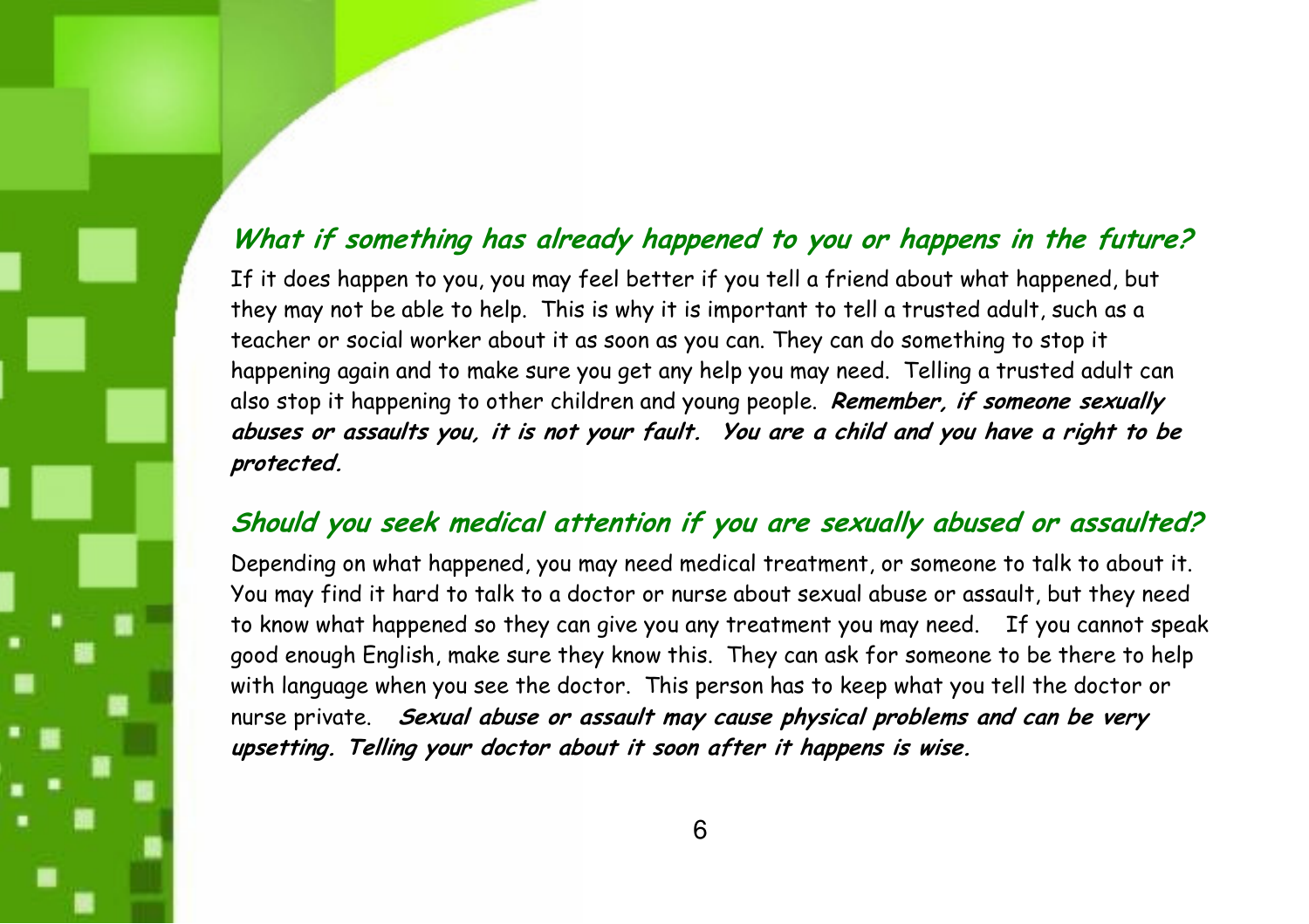# What might happen if you tell the police?

You can telephone the police (on 999) or talk to a police officer at a police station at any time if you think you are at risk of sexual abuse or assault. They will help protect you. You should tell them if it happens to you, even if it happened some time ago. You may prefer to ask your social worker or other trusted adult to tell them for you first. The police have special officers to help people who have been sexually abused or assaulted. They will treat you kindly and with respect. Even so, it may help to take someone you trust with you for support. You can ask to talk to a female officer if you prefer. You can also have someone there to help with language if needed. Telling the police (or anybody else) about being sexually abused or assaulted will not affect whether you can stay in Britain.

# What can you do if you are too afraid to tell anyone about it?

You may feel too ashamed to tell others about being sexually abused or assaulted. You may also be afraid to tell because of what others may think of you, or of what they might do. The abuser may have warned you not to tell. You may also be afraid that if you tell you will be sent back to your home country (although this would not cause you to be sent back). If you feel you cannot talk to anyone face to face, you can talk to someone on the telephone at one of the help lines listed below. You do not have to give your name if you do not want to, but it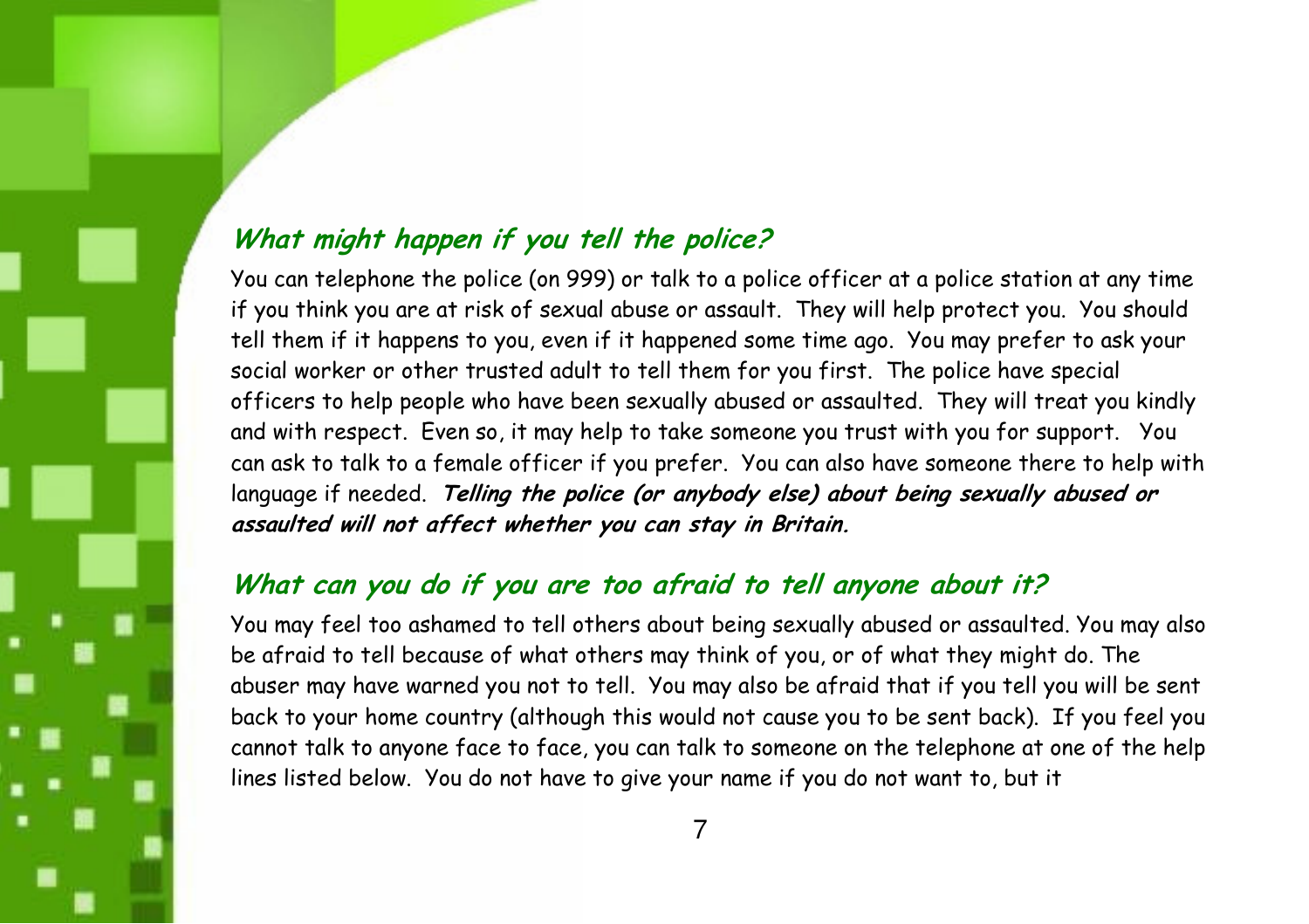is best to ask what their rules on confidentiality are. There are adults you can talk to about sexual abuse and sexual assault who will help you. You have a right to protection.

# People who can help you if you are concerned about sexual abuse or assault:

ChildLine: Telephone 0800 1111 free of charge any time of the day or night. Childline is a telephone helpline for children and young people who are upset or in danger. Trained adults give comfort, advice and protection.

Samaritans: Telephone 08457 90 90 90 any time of the day or night at the cost of a local call. The Samaritans give a telephone counselling service to all age groups who are emotionally upset. You can also email them at: jo@samaritans.org

The police: Telephone 999 free of charge any time of the day or night. The police have special officers who help people who have been sexually abused or assaulted. They can get help with language and a female officer if needed.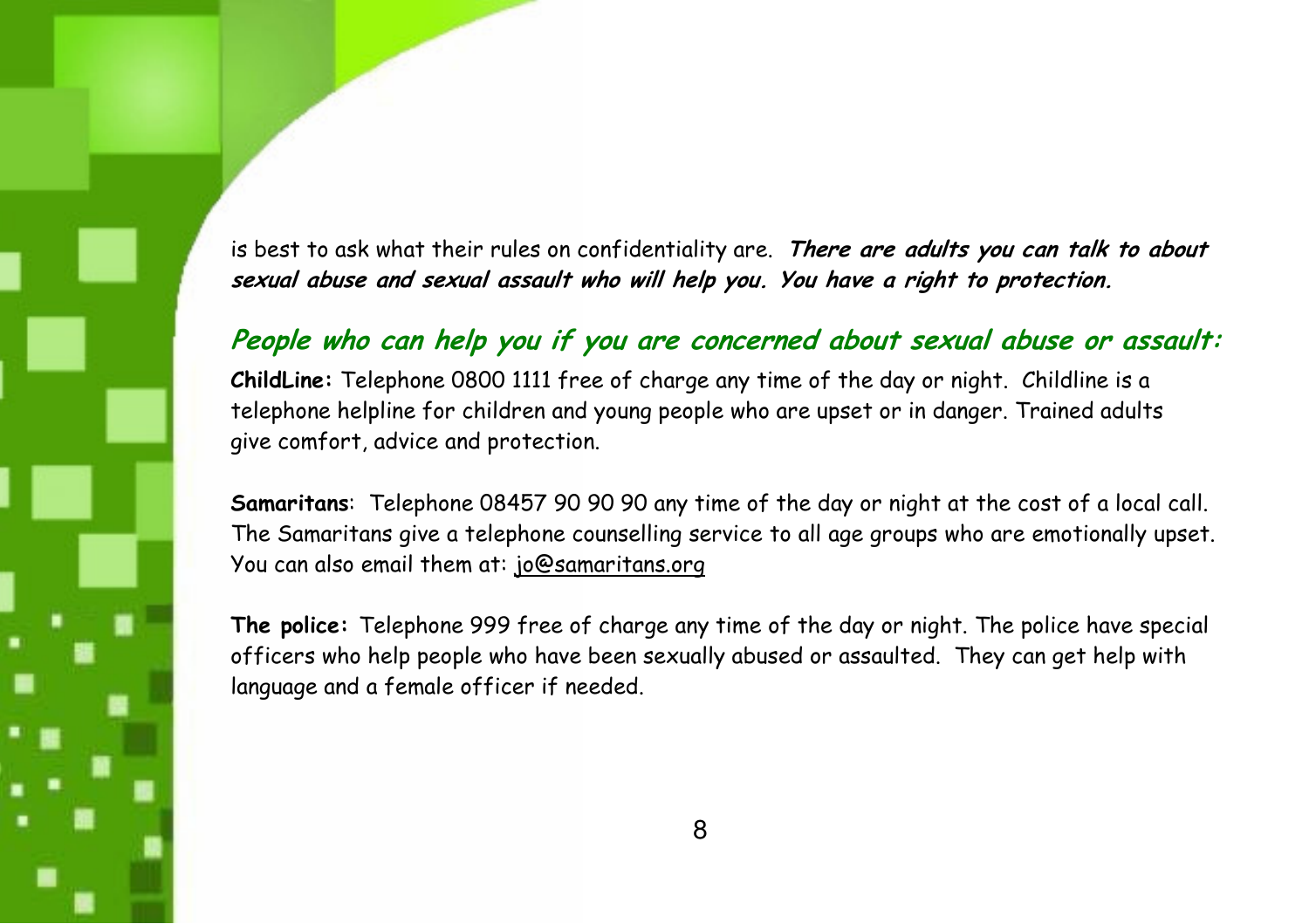The Ethiopian Community Centre in the UK (ECCUK): This charitable organisation gives advice and information on things like education, immigration, housing, health, and welfare rights. They also have cultural events. Address: Selby Centre, Selby Road, London N17 8JN. Telephone: 0208 801 9224. Website: www.eccuk.btinternet.co.uk/index.htm.

Ask a responsible adult, such as a social worker, if there is a community organisation especially for your cultural group near where you live, or look for them on the Internet.

The Havens: Provide help for anyone in London, including children, who have been sexually assaulted. They give medical help and advice, counselling, and practical and emotional support. You do not need to have told the police what happened to use their services. If you cannot speak English, you will need to go with someone who can speak both English and your *language.* They have clinics at the following places:

Haven - Camberwell King's College Hospital, Denmark Hill, London SE5 Tel: 020 3299 1599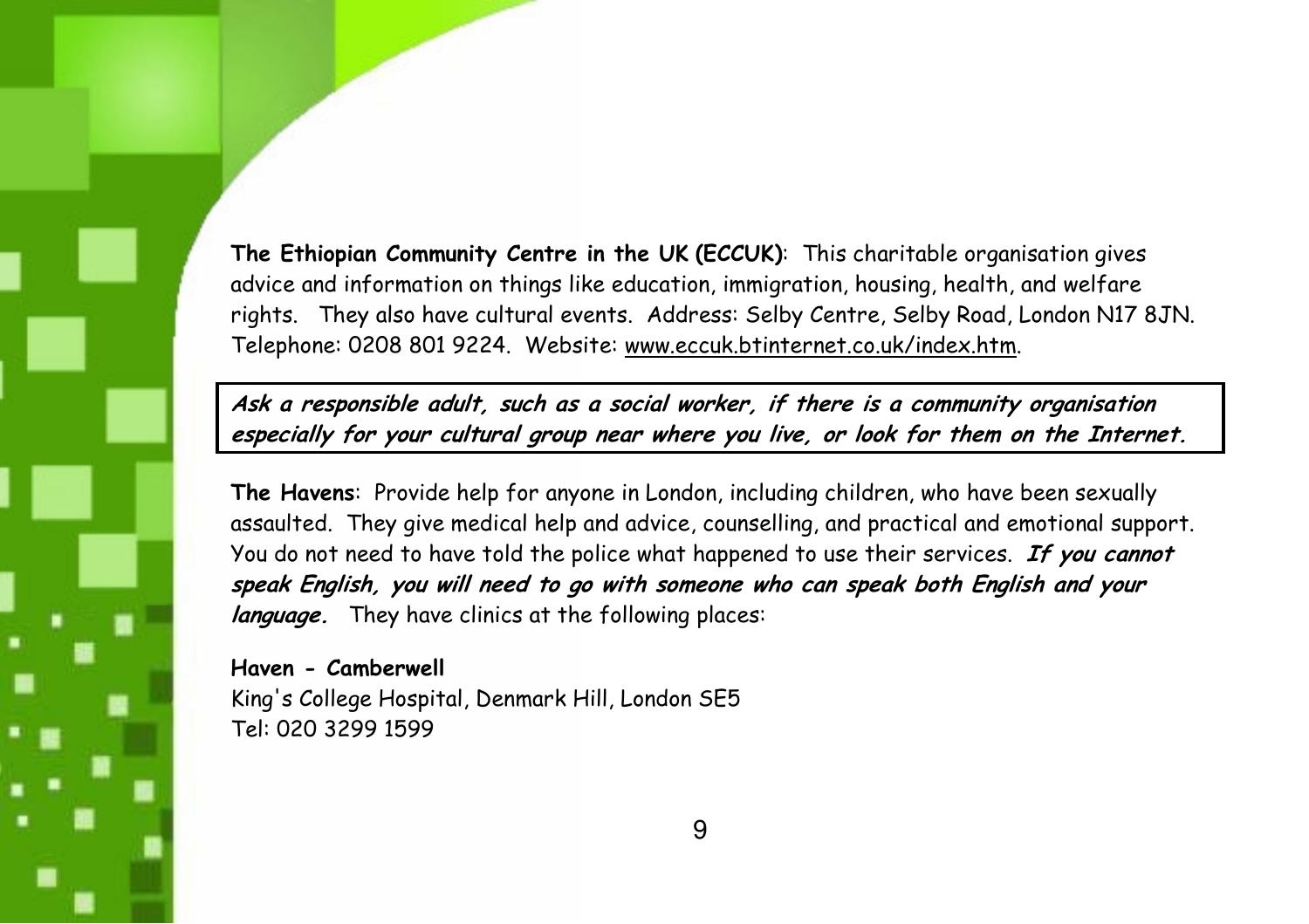Haven - Paddington St Mary's Hospital, Praed Street, London W2 Tel: 020 7886 1101

Haven - Whitechapel The Royal London Hospital, Whitechapel Road, London E1 Tel: 020 7247 478